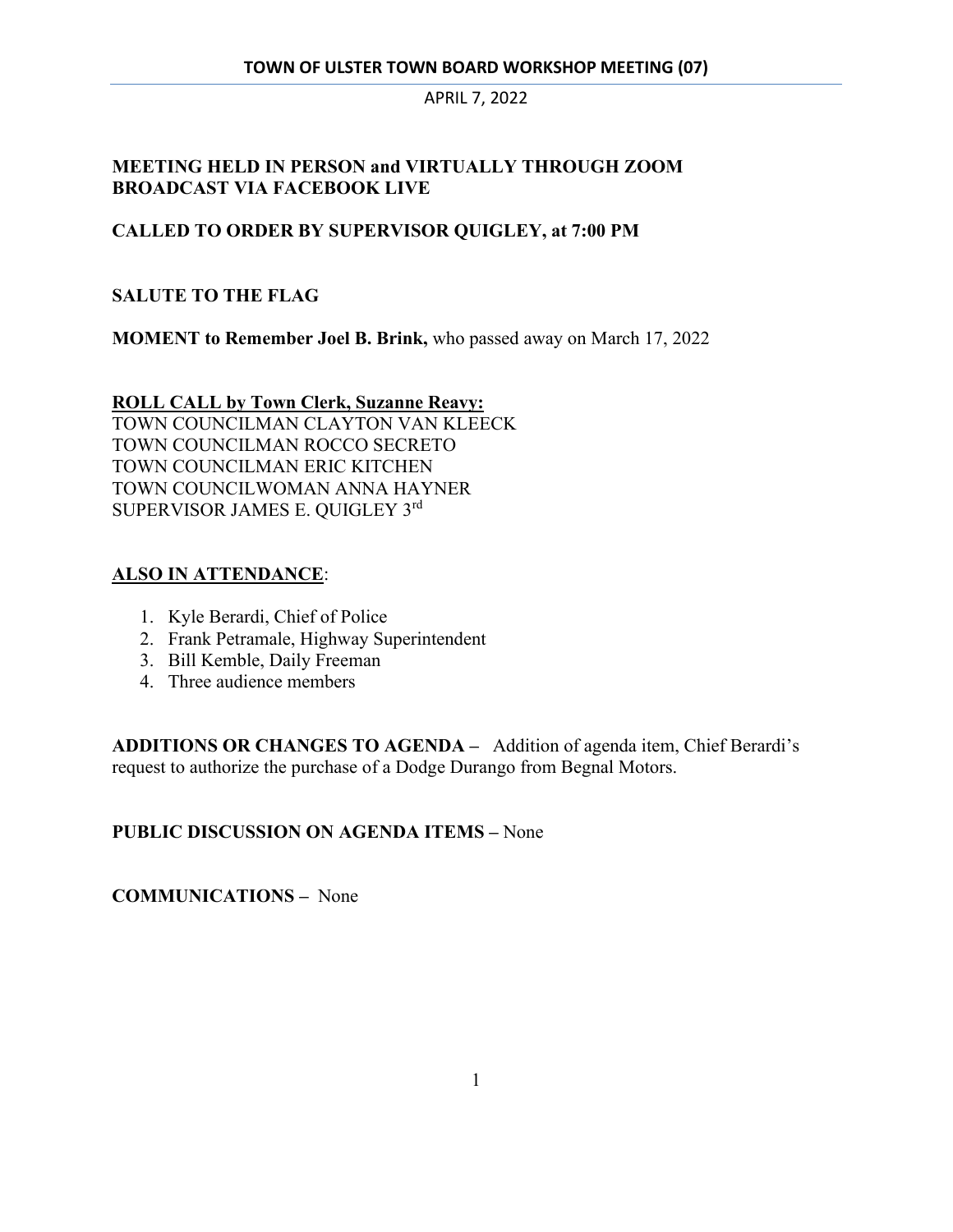## *New Business:*

## **Motion to authorize the Town Clerk to sign the 2022 Poll Site Agreement**  (2022-M-92)

MOTION: Councilman Secreto SECOND: Councilman Van Kleeck

| Town Councilman Van Kleeck     | $-Yes$ |
|--------------------------------|--------|
| <b>Town Councilman Secreto</b> | $-Yes$ |
| Town Councilman Kitchen        | $-Yes$ |
| Town Councilwoman Hayner       | -Yes   |
| <b>Supervisor Quigley</b>      | $-Yes$ |

*CARRIED* 

## **Motion to authorize the hiring of two seasonal employees for Parks and Recreation** (2022-M-93) and (2022-M-94)

1. William Martin \$15.00/hour

MOTION: Councilman Secreto SECOND: Councilman Van Kleeck

| Town Councilman Van Kleeck | -Yes |
|----------------------------|------|
| Town Councilman Secreto    | -Yes |
| Town Councilman Kitchen    | -Yes |
| Town Councilwoman Hayner   | -Yes |
| Supervisor Quigley         | -Yes |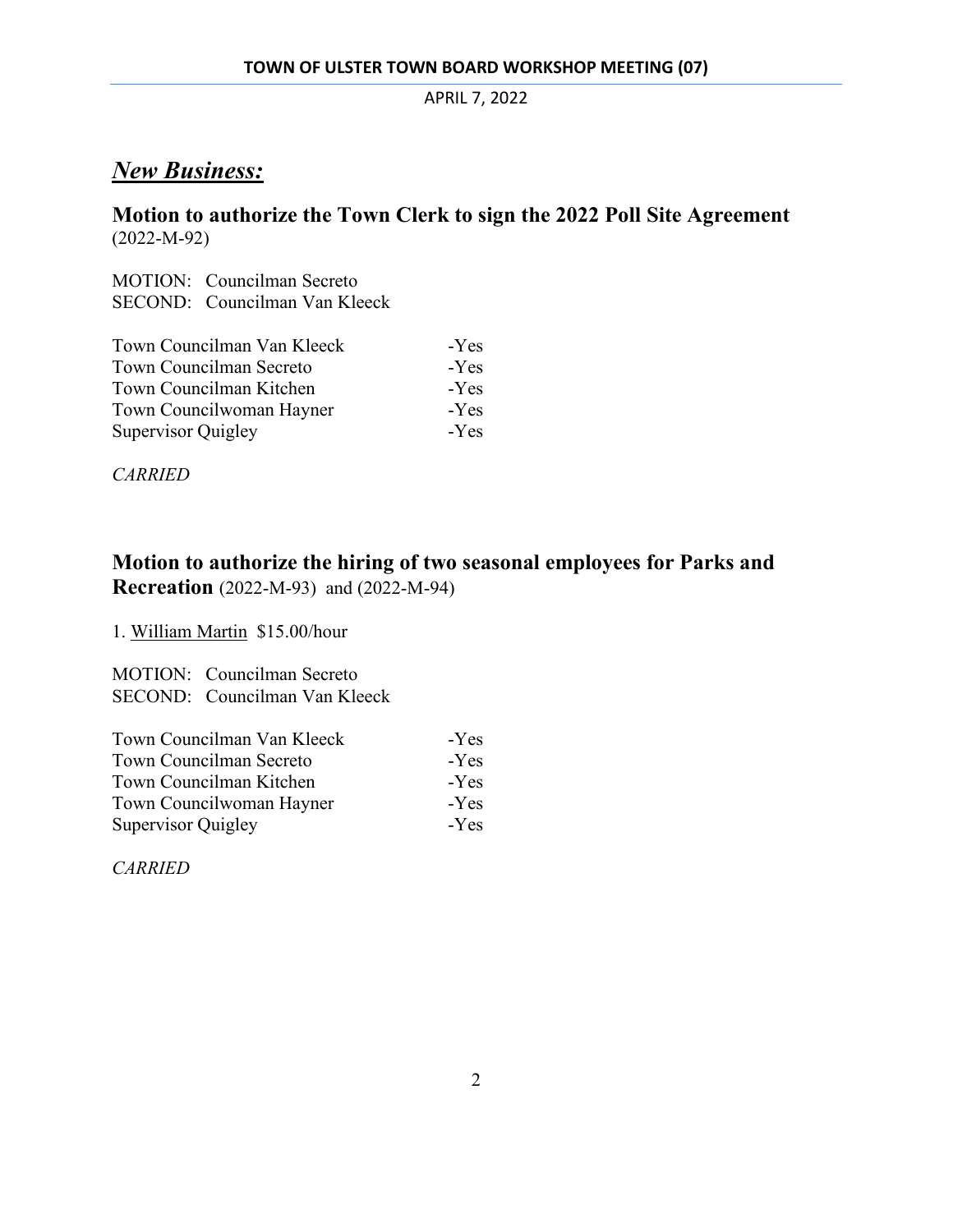#### 2. Kyle Melick \$15.00/hour

| <b>MOTION:</b> Councilman Secreto |        |
|-----------------------------------|--------|
| SECOND: Councilman Van Kleeck     |        |
|                                   |        |
| Town Councilman Van Kleeck        | $-Yes$ |
| <b>Town Councilman Secreto</b>    |        |
| Town Councilman Kitchen           | -Yes   |
| Town Councilwoman Hayner          | -Yes   |
| Supervisor Quigley                | -Yes   |

*CARRIED* 

## **Motion to authorize the hiring of two seasonal employees for the Highway Department** (2022-M-95) and (2022-M-96)

1. Benjamin Nerone: \$18.00/hour; start date 4/11/22

MOTION: Councilman Secreto SECOND: Councilwoman Hayner

| Town Councilman Van Kleeck     | -Yes |
|--------------------------------|------|
| <b>Town Councilman Secreto</b> | -Yes |
| Town Councilman Kitchen        | -Yes |
| Town Councilwoman Hayner       | -Yes |
| <b>Supervisor Quigley</b>      | -Yes |

*CARRIED* 

2. John Petramale: \$20.00/hour

MOTION: Councilman Secreto SECOND: Councilwoman Hayner

| Town Councilman Van Kleeck | -Yes   |
|----------------------------|--------|
| Town Councilman Secreto    | $-Yes$ |
| Town Councilman Kitchen    | -Yes   |
| Town Councilwoman Hayner   | -Yes   |
| <b>Supervisor Quigley</b>  | -Yes   |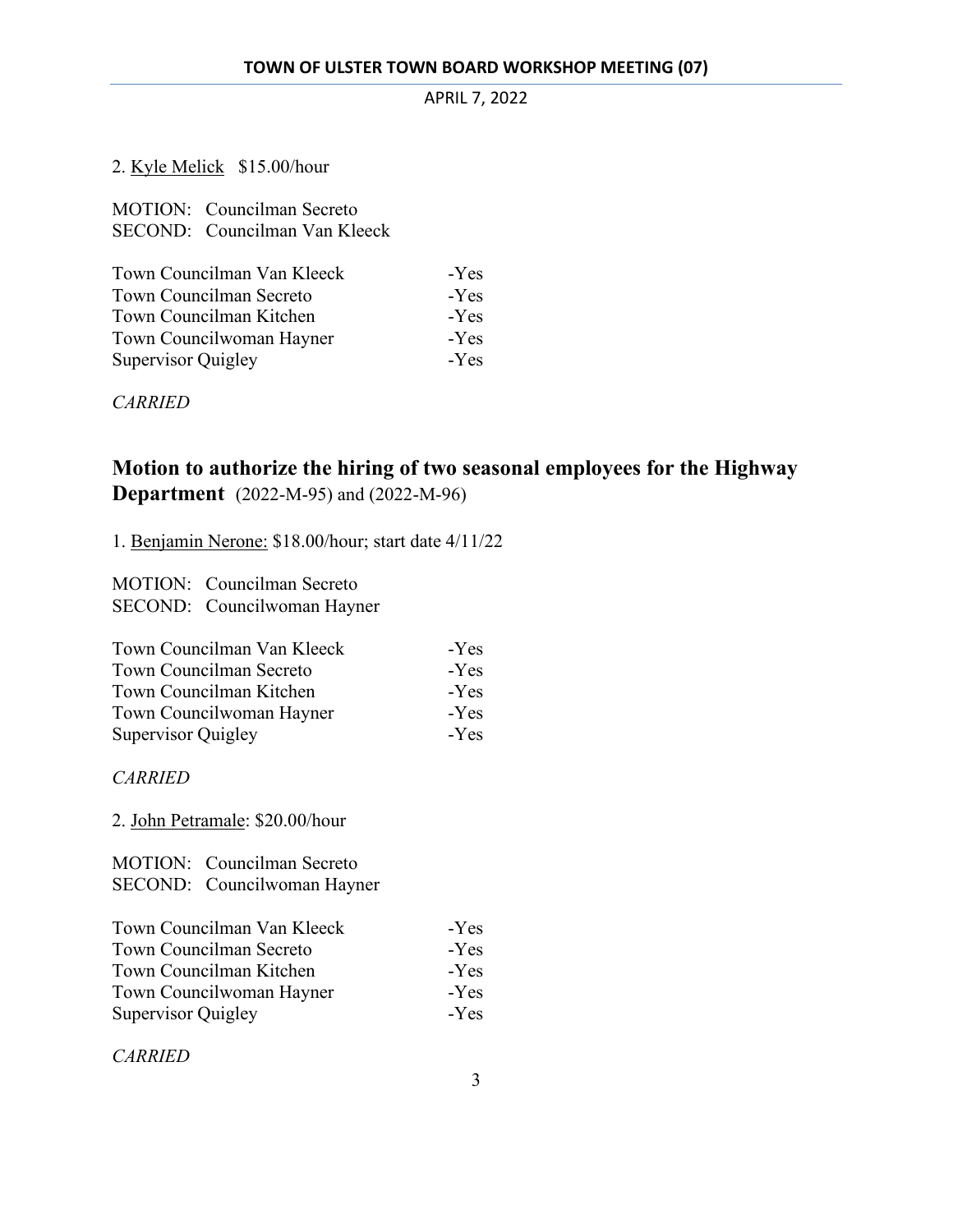## **Motion to authorize the Police Department to have a Mini Split AC unit installed in the Server Room not exceeding \$4600.00 plus electrical work**  (2022-M-97)

*Supervisor*: The heat generated by the computer equipment overworked the A/C unit

MOTION: Councilwoman Hayner SECOND: Councilman Secreto

| Town Councilman Van Kleeck | -Yes   |
|----------------------------|--------|
| Town Councilman Secreto    | -Yes   |
| Town Councilman Kitchen    | $-Yes$ |
| Town Councilwoman Hayner   | $-Yes$ |
| <b>Supervisor Quigley</b>  | $-Yes$ |

*CARRIED*

# **Motion to accept the resignation of Part Time Police Officer Norton** (2022-M-98)

*Leaving for NYSP in good standing*

MOTION: Councilman Van Kleeck SECOND: Councilman Secreto

| Town Councilman Van Kleeck | -Yes   |
|----------------------------|--------|
| Town Councilman Secreto    | -Yes   |
| Town Councilman Kitchen    | $-Yes$ |
| Town Councilwoman Hayner   | -Yes   |
| <b>Supervisor Quigley</b>  | $-Yes$ |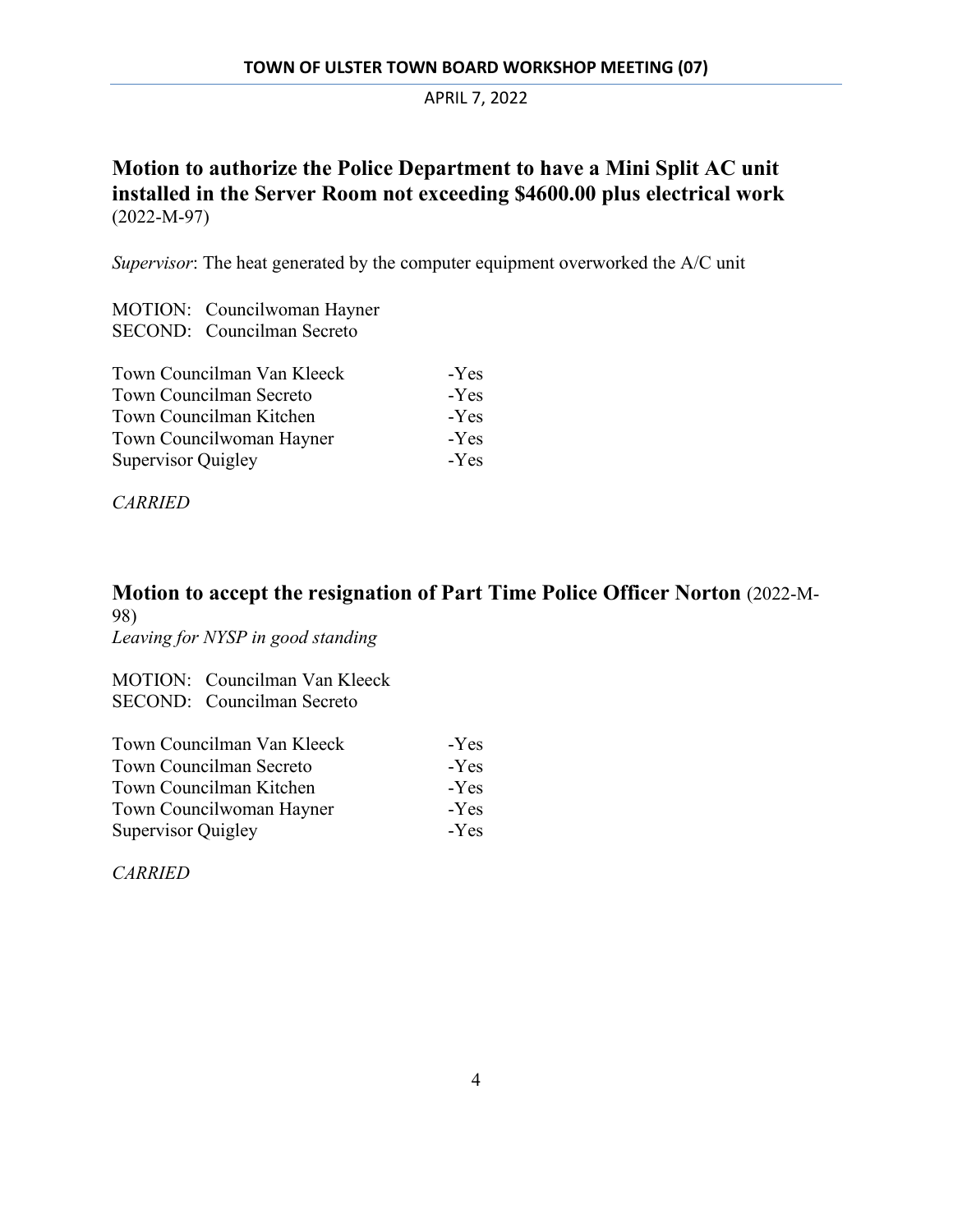## **Resolution to discontinue Town of Ulster's Membership in Digital Towpath Cooperative** (2022-R-99)

# **Resolution of the Town Board TOWN OF ULSTER Resolution to Discontinue Town of Ulster's Membership in Digital Towpath Cooperative**

**Whereas**, the Town Board of the Town of Ulster (the "**Town**"), on November 6, 2006, authorized the Town Supervisor to sign an inter-municipal Joint Service Agreement establishing the Digital Towpath Cooperative; and

**Whereas**, the Town has no further need to maintain membership in the Digital Towpath Cooperative as the Town's web site / web hosting is being provided by another company or organization; and

**Whereas**, the Town Board finds that it is in the best interest of the Town, its residents, and the general public to discontinue the Towns' membership in the Digital Towpath Cooperative

#### **NOW, THEREFORE, BE IT RESOLVED BY THE TOWN BOARD OF THE TOWN OF ULSTER, AS FOLLOWS:**

#### **Section 1. Approval**

 Resolved that the Town Supervisor and the Town Clerk are hereby authorized to take any and all steps to discontinue the Town's membership in the Digital Towpath Cooperative.

 Introduced, moved, and adopted by the Town Board of the Town of Ulster on April 7, 2022.

MOTION: Councilman Van Kleeck SECOND: Councilman Kitchen

| Town Councilman Van Kleeck     | -Yes |
|--------------------------------|------|
| <b>Town Councilman Secreto</b> | -Yes |
| Town Councilman Kitchen        | -Yes |
| Town Councilwoman Hayner       | -Yes |
| Supervisor Quigley             | -Yes |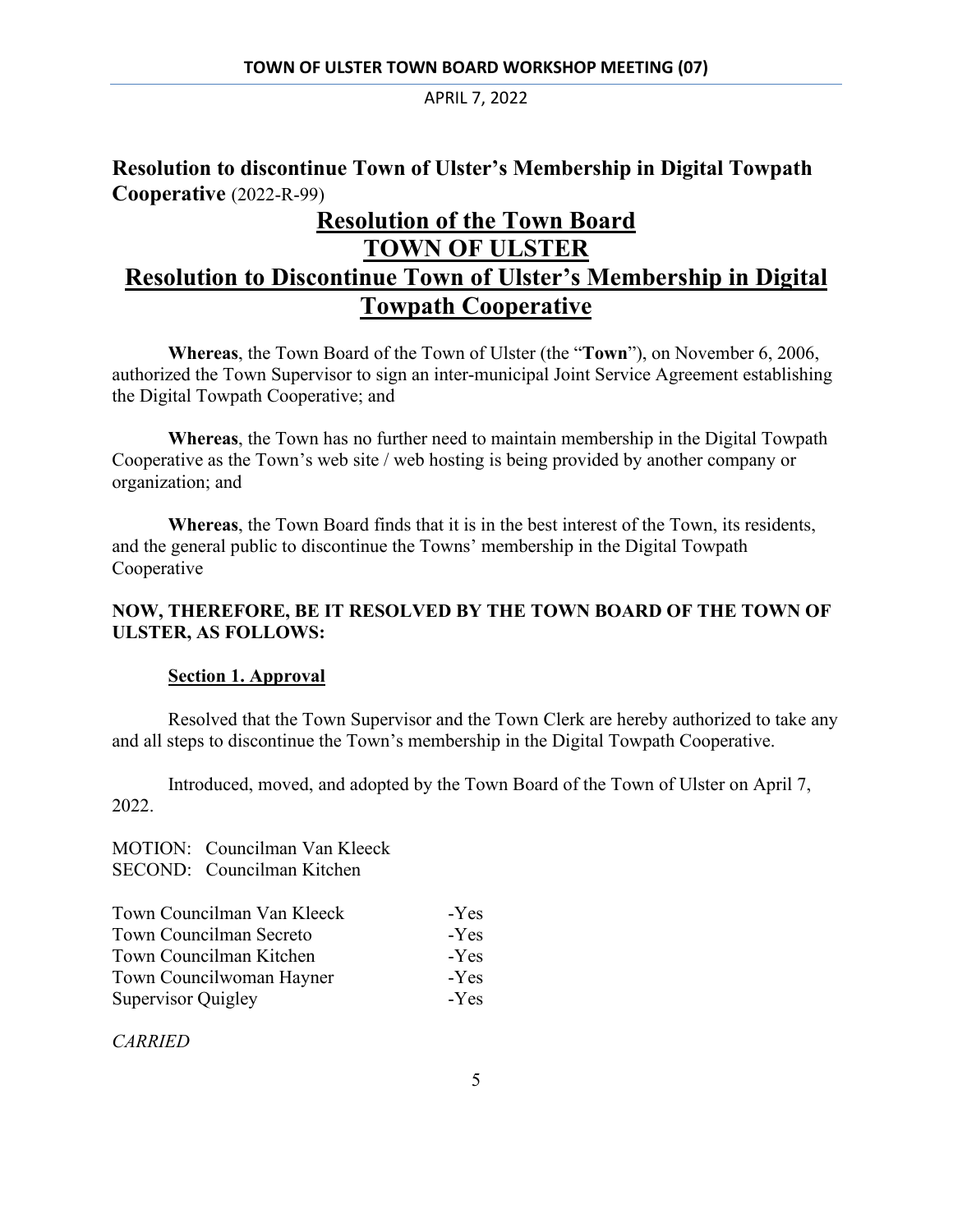## **ADDITION: Motion to Authorize an Exception to the Town's Procurement Policy in the Emergency Purchase of a 2022 Dodge Durango for the Town of Ulster Police Department** (2022-M-100)

*Supervisor*: Last week a police vehicle was totaled. Another vehicle ordered that may not arrive until late 2022. Begnal notified town today of a 2022 Durango totaling \$40,000.

MOTION: Councilman Secreto SECOND: Councilman Van Kleeck

| Town Councilman Van Kleeck | $-Yes$ |
|----------------------------|--------|
| Town Councilman Secreto    | $-Yes$ |
| Town Councilman Kitchen    | $-Yes$ |
| Town Councilwoman Hayner   | $-Yes$ |
| <b>Supervisor Quigley</b>  | -Yes   |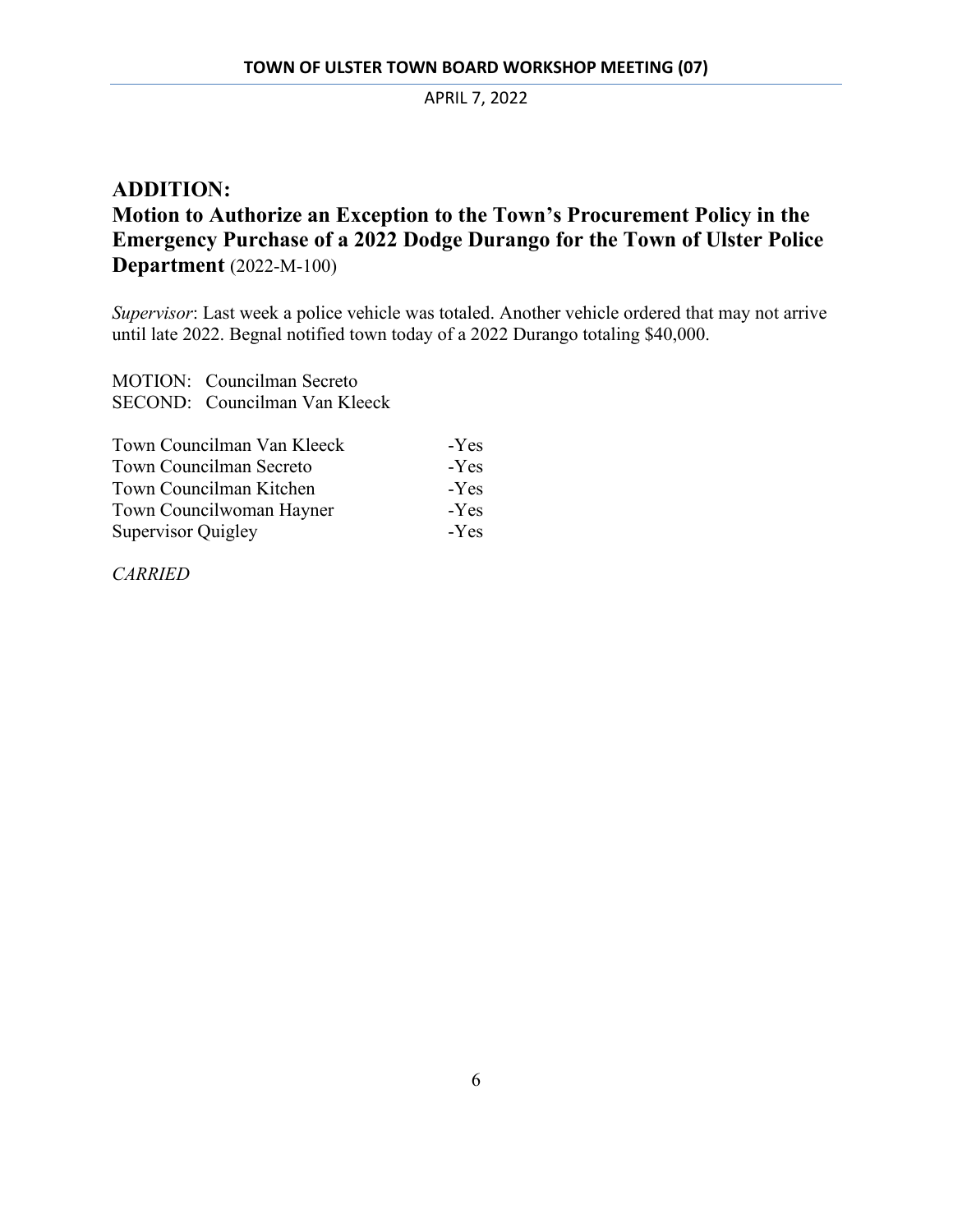## **Resolution Authorizing the Supervisor to Execute a Collective Bargaining Agreement between the Town of Ulster and the Town of Ulster Policemen's Benevolent Association, Inc. (2022-R-101)**

*Supervisor*: In October, 2021, the town board authorized the execution of a Memorandum of Agreement (MOA) with Town of Ulster PBA, for contract to expire 12/31/2022. This resolution is asking permission to sign a final document. Only changes made were authorized in the October, 2021 MOA.

# **RESOLUTION OF THE TOWN BOARD TOWN OF ULSTER Resolution Authorizing the Supervisor to Execute a Collective Bargaining Agreement between the Town of Ulster and the Town of Ulster Policemen's Benevolent Association, Inc.**

BE IT RESOLVED, that the Town Board hereby authorizes the Supervisor to execute a collective bargaining agreement between the Town of Ulster and the Town of Ulster Policemen's Benevolent Association, Inc., covering the period from January 1, 2020 through December 31, 2021, subject to the review and approval of the form of the agreement by the Attorney to the Town.

MOTION: Councilman Van Kleeck SECOND: Councilman Secreto

| Town Councilman Van Kleeck     | $-Yes$ |
|--------------------------------|--------|
| <b>Town Councilman Secreto</b> | -Yes   |
| Town Councilman Kitchen        | -Yes   |
| Town Councilwoman Hayner       | -Yes   |
| Supervisor Quigley             | $-Yes$ |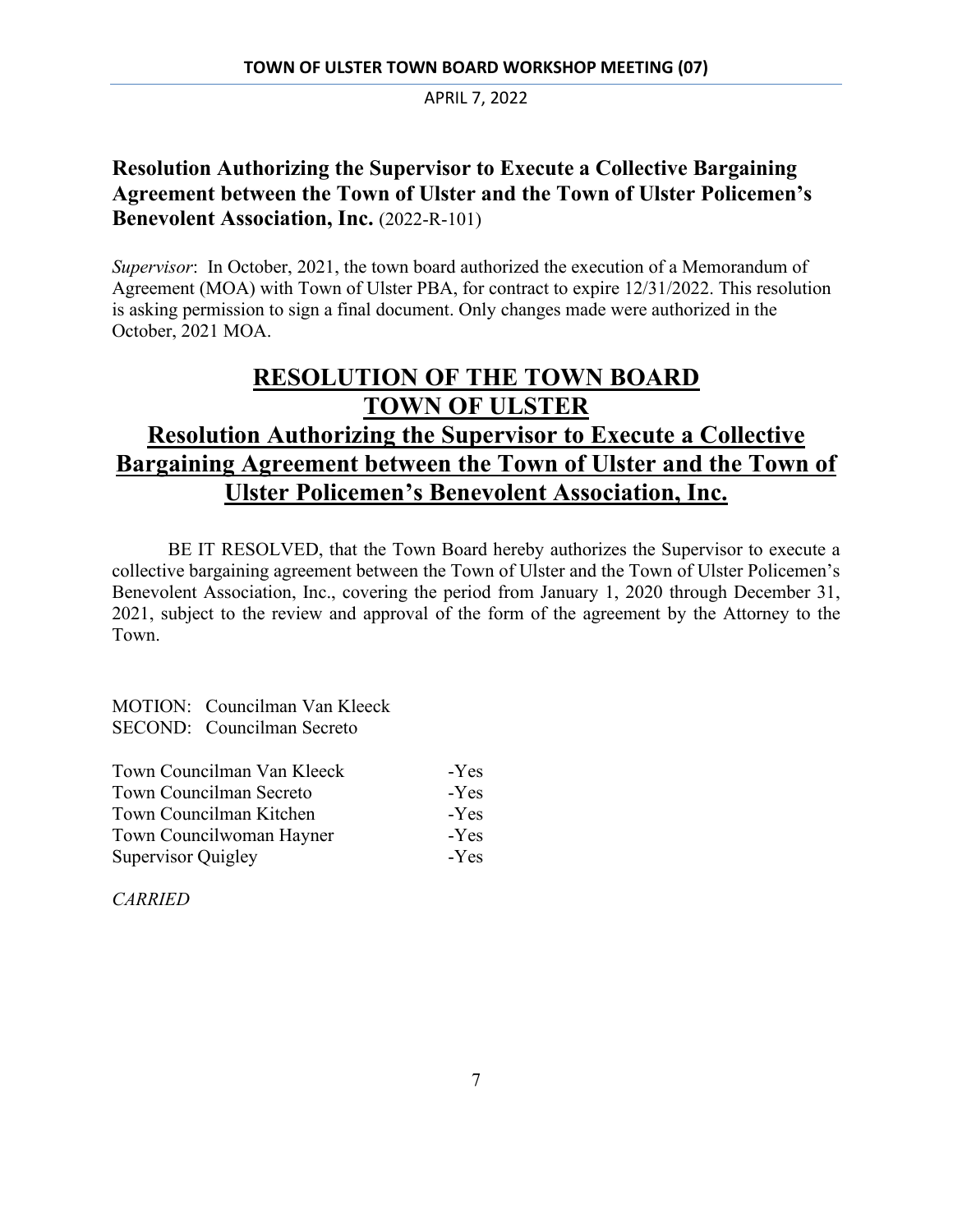# *Old Business:*

## **Discussion on the Town of Ulster Summer Camp Plans**

*Councilman Secreto:* Signups began on Monday, 4/4; ages 6-12; June 27-August 19; 150 capacity; Town of Ulster residents first; \$400 per child and \$100 each additional; no refunds; two proofs of residency.

Looking for counselors and directors. Can operate with 50 kids signed up.

Not worried about obtaining enough kids. Many sign up late.

ALSO – Easter Egg Hunt on Sunday, April 10<sup>th</sup> at Robert Post Park. Ages 10 and under.

## **PUBLIC COMMENT:**

1. Laura Hartmann, Town Resident Wondering if Zoom will still be used. Enjoys that capability.

*Supervisor and Councilman Van Kleeck*: It will continue. Last meeting there were technical difficulties.

2. Supervisor: Actions by NYC DEP regarding the Delaware aqueduct at the end of this year. The aqueduct will be shut down for 5-8 months. In preparation of shutdown, when Ashokan Reservoir will be primary source of water, testing done in the next week with Ashokan aqueduct to see if it will be sufficient. Series of actions over the summer, where DEP will impound as much water as they can in preparation for the sole supply of NYC water. Downside – if we have summer storms, there may be flooding. May be releases for an extended period of time. Wants to communicate this information to those who live along the Esopus Creek. Conversations with Glenerie Lake Park Assn. Conversation today with DEP asking for a public information session for all towns along the lower Esopus Creek (same conversation in December, 2020 and they were slow to respond at that time).